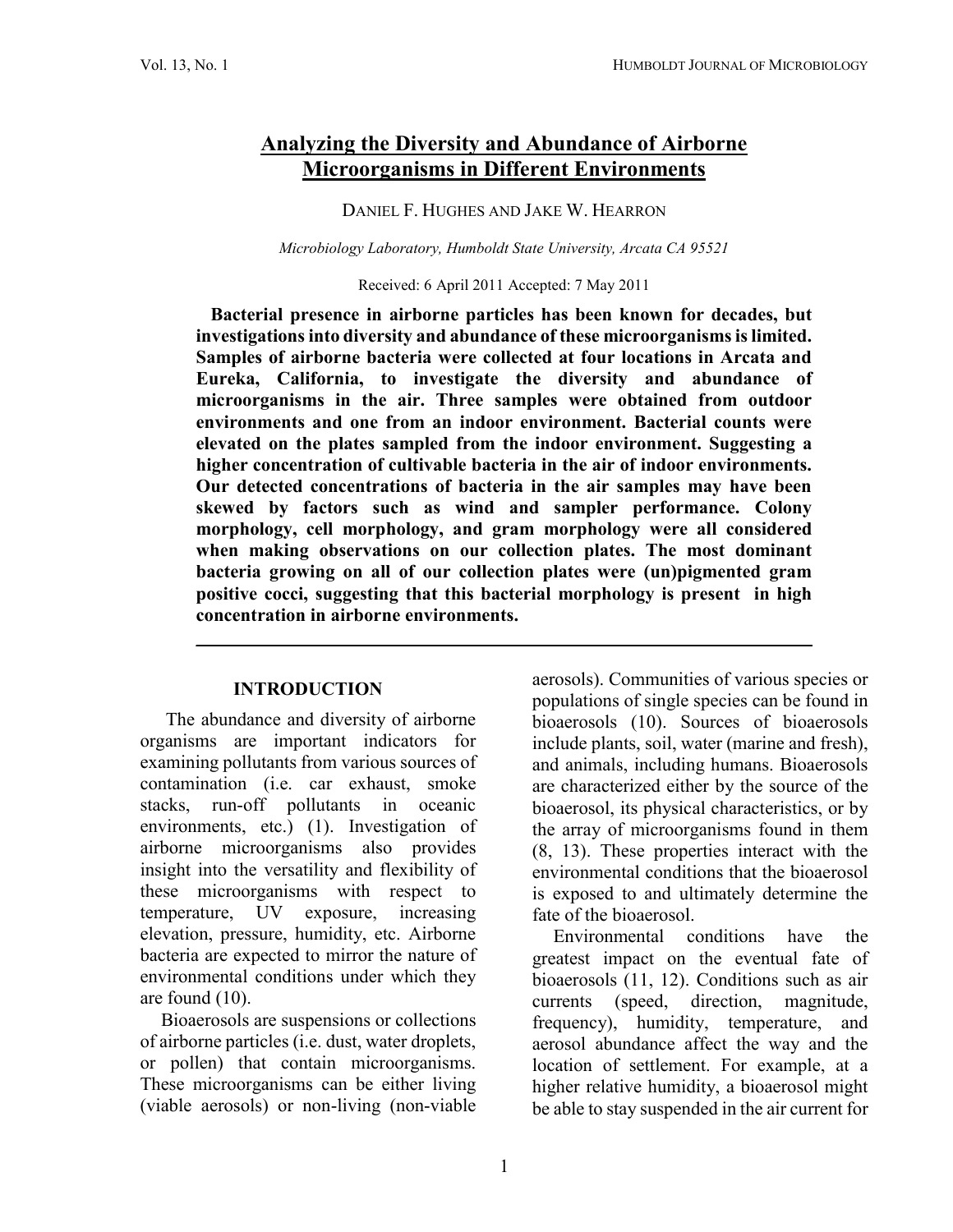a longer period of time as opposed to a particle of the same size suspended in a relatively low humidity environment. Relative humidity has also been shown to cause species-specific effects. For example, *B. subtilus* was eliminated at a much slower rate than *S. marsescans* at a relative humidity of 85% (11). It has also been reported that the presence of various chemicals in the atmosphere, e.g. CO, has an effect on the survivorship of bacterial populations on aerosols (11). Increases in such atmospheric compounds negatively affect the abundance and survival of various microbial species within bioaerosols. As conditions fluctuate, different organisms survive at different rates.

Though environmental conditions play an important role in the nature of the bioaerosol, physical aspects of the bioaerosol also influence bioaerosol particle settling. Particle size, shape, quantity, and density are often determining factors in the fate of a bioaerosol particle (10). The more dense a particle, for example, the shorter amount of time it will be allowed to be suspended in an air current due to drag forces and the relative viscosity of the air. In a more humid environment, however, that same particle may be able to be airborne longer because of the density of the air relative to the density of the particle. Size of a bioaerosol particle can also have an effect on the ability of a macroorganism to uptake the microorganism (14). It has been reported that size distribution of an aerosol had a small effect on the infectivity of Aujeszky's disease in pigs, though no absolute correlation was made (15). Transmission via respiration relies on the size of the particle traveling through the respiratory tract to determine its infectious nature (14). Shape of the particle may also have an effect on the survival of the organisms found on it. A population of cells is sheltered from the environmental conditions by the contours of the microscopic surface of the dust particle or protected by a water film in a droplet.

An evaluation of the abundance and diversity of the airborne bacteria coming from various environments is a good indicator of potential health risks (2, 3). The amount of viable bacteria of fecal origin in air samples can help us predict the potential health risks associated with the inhalation of these organisms. Previous studies on this subject have looked into the airborne bacterial levels before a sewage treatment plant was in operation versus after the plant began running (2). These studies showed dramatic increases in overall bacterial counts as well as greater variety of airborne bacteria after the plants began operation. This can have a harmful effect on the overall health risks posed to people, animals, and plants living nearby. Additionally, indoor and outdoor concentrations of infectious microorganisms have been evaluated to show the effect of traveling aerosols and the spread of disease in areas affected by hurricanes Katrina and Rita (13). This study showed a large number of infectious organisms in areas experiencing higher humidity and water concentrations due to the spreading of airborne organisms. The spreading of infectious diseases as a result of bacterial exposure via bioaerosols has caused many dangerous and sometimes fatal outbreaks. For example, the spreading of *Streptomycetes* from moldy houses has been shown to increase adverse health effects (l3, 15).

Sampling of bioaerosols is performed through active air sampling. There are three main methods for bioaerosol sampling, which are impaction, impingement and filtration. The impaction method extracts particles from the air by utilizing the inertia of particles to make them adhere to a solid collection surface (10). The impingement method utilizes the same inertial forces of airborne particles as impaction but the collection medium is a liquid. The filtration method extracts particles from the air by passing them through a collection medium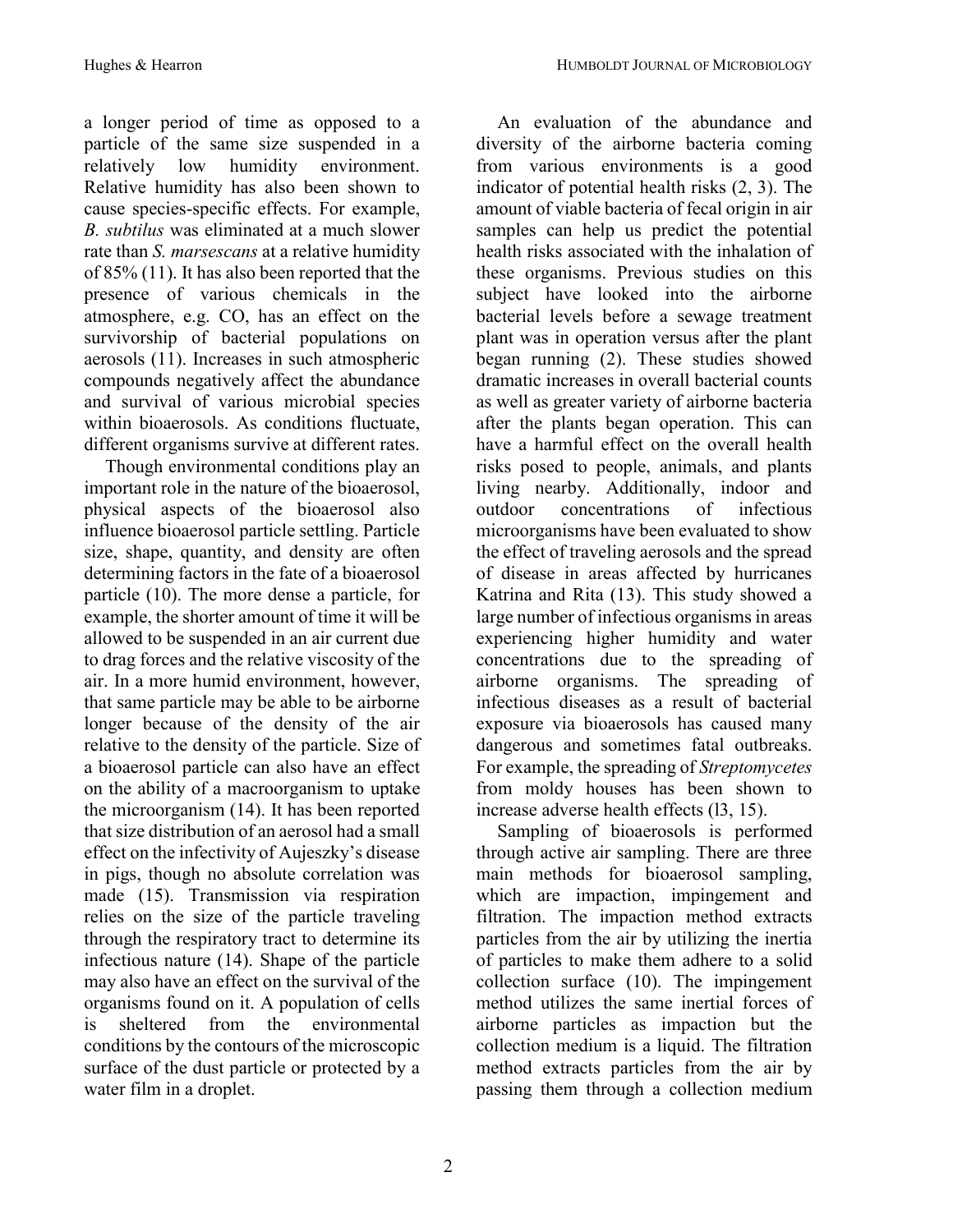with pores (10). The collection of bacterial samples depends on the size of the airborne particles, the adhesion properties of the airborne particles, Brownian motion of particles < 100 nm, thermal gradients, and the inertia of the particle (10). Smaller airborne particles have an increased chance of coming in contact with a surface and adhering to it because of the effects of Brownian motion. Filtration methods are useful for collecting small particles. Larger airborne particles (over 100 nm) are less affected by Brownian motion, but have greater gravitational attraction that causes them to settle on surfaces. This allows for effective collection of large particles via impaction/impingement methods.

The performance of an air sampler is an important part in collecting bioaerosols. Collection efficiency is the ability of the sampler to remove particles from the air stream and transfer them to the collection medium. The collection efficiency needs to be high to be sure that you have not collected a decreased particle concentration relative to the true particle concentration of the environment. There are many factors that may influence a particular air sampler's performance, including but not limited to, wind direction and speed, inlet sampling efficiency, and length of sampling time. Inlet sampling efficiency is the ability of the sampler's inlet to extract particles from the air current without excluding particles based on shape, size, or density. Sample collection time is an integral part of bioaerosol sampling. Collection time is complicated because bioaerosol concentrations may vary greatly over time in one environment. Realistically, air samples only provide a brief spatial and temporal insight into an environment's bioaerosol community. Based on the fact that bioaerosols vary temporally and many air sampling methods have short collection times, several samples are required to conduct an accurate investigation of the

diversity and abundance of microorganisms in an environment.

The particular method and analysis used also plays a role in determining the variety of detected airborne bacteria. There are two categories of methods to identify airborne microorganisms, which include culturedependent, and culture -independent. Culture dependent methods involve culturing organisms in some sort of media either by directly sampling onto a collection plate or onto a slide. Some culture independent methods are rRNA clone libraries, and metagenomic analysis. Metagenomic analysis involves isolating DNA from an environmental sample, cloning the DNA into a suitable vector, and sequencing all genes obtained in the sample. The clones are then screened for phylogenetic markers like 16SrRNA for identification. Taking the isolated DNA directly from the environment allows you to avoid culturing the organisms of study. Also, there are vast communities of microorganisms that are non-culturable and can only be identified through metagenomic analyses or rRNA approaches.

In this study, we used an impaction air sampler to sample airborne microorganisms from the Woodley Island Marina and the Bayshore Mall food court in Eureka, CA, and the Arcata Marsh and Redwood Community Forest in Arcata, CA. At each location, we determined the abundance and diversity of the cultivable species based on colony and cell morphology of organisms that grew on the impaction media.

#### **MATERIALS AND METHODS**

**Media Preparation.** Tryptic soy agar (TSA) plates were used as the growth medium for CFU enumerations. Low nutrient plates and high nutrient plates were both used. High nutrient agar plates were prepared from 17 g/L casitone, 3 g/L soytone, 5 g/L NaCL, 2.5 g/L potassium phosphate dibasic, 2.5 g/L glucose, and 15 g/L agar. A low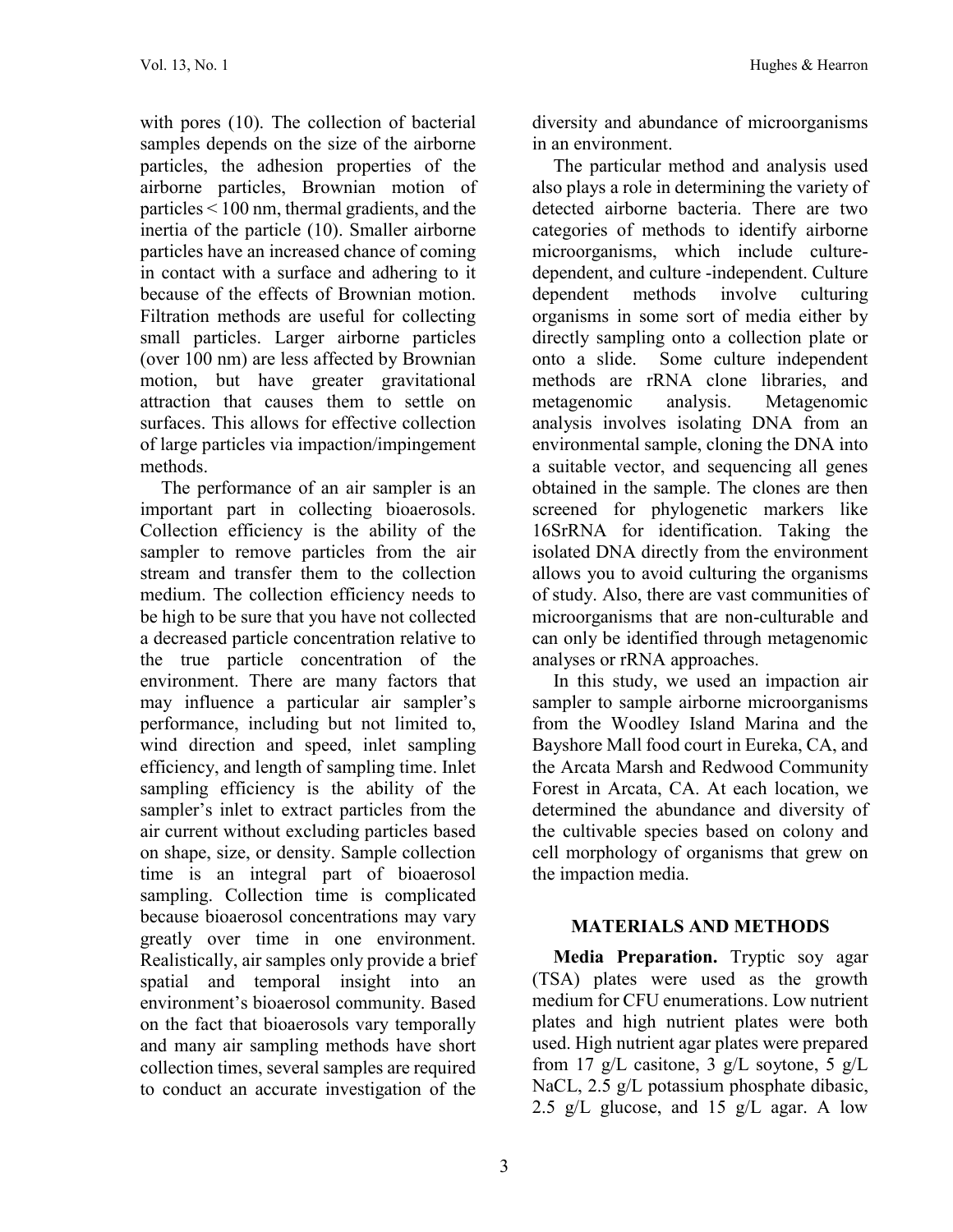nutrient version of this medium was prepared by using 1/10 mass of all ingredients except the agar was maintained at 15 g/L. The pH of the solution was adjusted to 7.0 with 1N HCL. Media were sterilized by autoclaving at 121°C, 15 PSI for 20 minutes. Media were then cooled to  $50^{\circ}$ C before being poured into our plates.

**Sampling.** Airborne samples of bacterial diversity were taken at four different locations on the northwest coast of California. Sites included the Woodley Island Marina and the Bayshore Mall in Eureka, CA, and the Marsh and the Redwood Community Forest in Arcata, CA. Three impaction air samplers were ran for 15 minutes at each location to collect microorganisms. This was done for low nutrient TSA plates and high nutrient TSA plates. There were 3 replicates of each treatment ran at each site; 3 high nutrient plates and 3 low nutrient plates. Each replicate was run for 15 minutes. Inoculated plates were then transported in zip-lock bags until placed into incubation. Incubation of the plates was done at 30°C for 48 hours.

**CFU Counts.** Counts were conducted at 48 hours and again at 96 hours of incubation. Colony morphologies was visually recorded, and cell morphologies of morphologically distinct colonies were observed under phase contrast microscopy at 1000x magnification. Gram stain morphology was also observed under bright field at 1000x magnification. The data from these counts were used to determine means and standard deviations of bacterial abundance.

## **RESULTS**

 CFU counts were estimated on 1X and 0.1X TSA agar plates. Samples were taken from 4 sites, 3 replicates per site, each replicate was run for 15 minutes. The high nutrient plates often yielded the highest number of CFU. The CFU number for the high nutrient plates ranged from  $0.5 \times 10^{1}$  to  $1.28 \times 10^2$  m<sup>-3</sup> (table 1). Overall bacterial abundance and diversity was increased on high nutrient plates (table 1). The dominant colony morphology observed on high nutrient plates were pigmented, medium or small, shiny, raised, with defined edges. This morphology always showed gram positive, cocci shaped bacterial cells. Suggesting that these microorganisms flourish in an airborne system and grow well under the conditions established. The indoor environment (Bayshore Mall food court) showed the highest CFU counts for the high nutrient plates as well as the low nutrient plates (tables 1 & 2). The marine environment (Woodley Island Marina) showed the lowest CFU counts at a low nutrient concentration (table 2). The Marsh environment showed the lowest CFU counts at a high nutrient concentration (table 1). Low nutrient plates consistently yielded the lowest CFU counts. The CFU number for the low nutrient plates ranged from 0.3 x  $10^{1}$  to 1.11 x  $10^{2}$  m<sup>-3</sup> (table 2).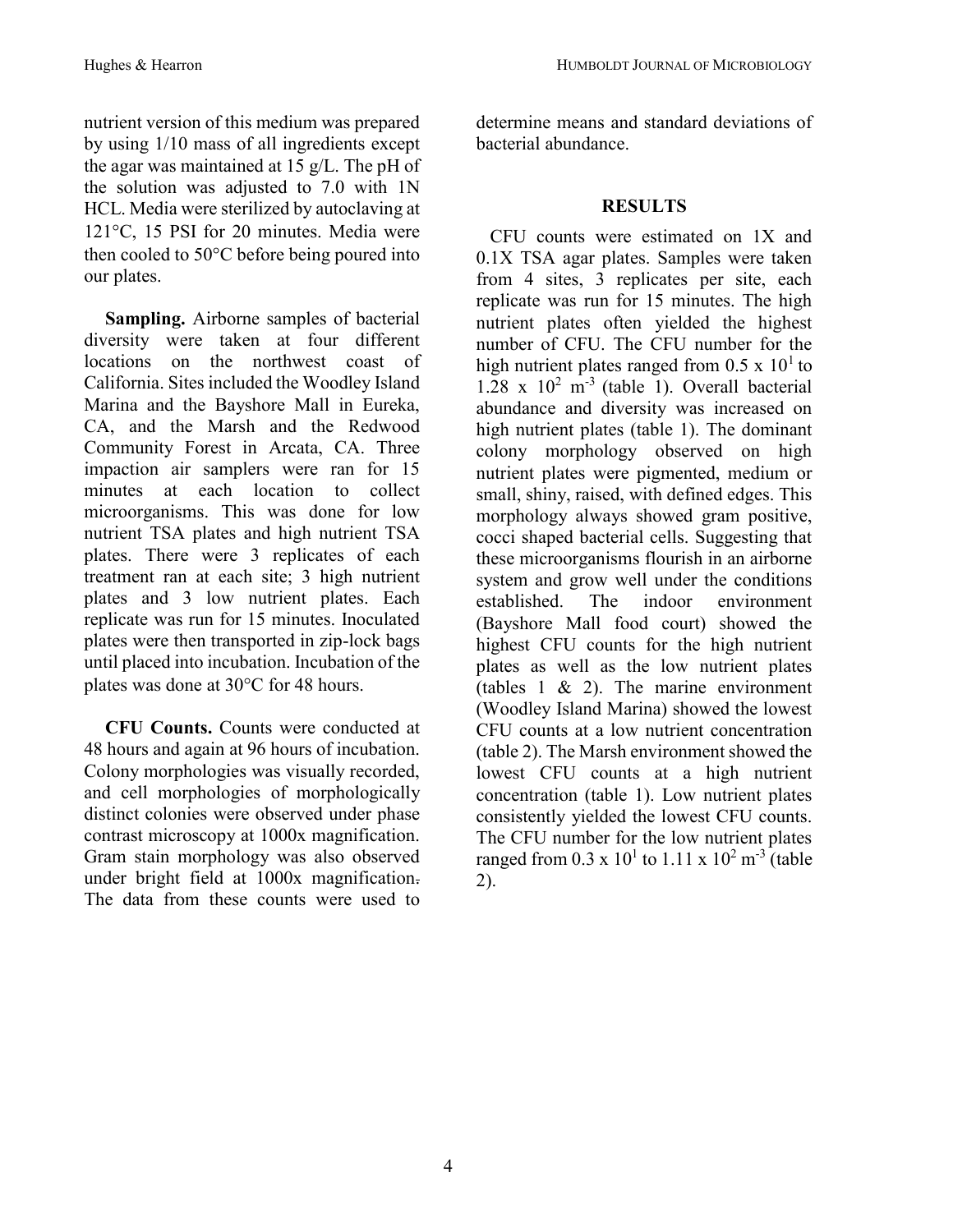| <b>Sample</b><br><b>Location</b> | <b>CFU Counts</b><br>(CFU/mL)<br><b>Repetition</b> |                |     | <b>Mean</b> | <b>Standard</b><br><b>Deviation</b> | Number of<br><b>Colony</b><br><b>Types</b> | <b>Dominant Morphology</b><br><b>Descriptions</b>                                                |
|----------------------------------|----------------------------------------------------|----------------|-----|-------------|-------------------------------------|--------------------------------------------|--------------------------------------------------------------------------------------------------|
|                                  |                                                    | 2              | 3   |             |                                     | (Diversity)                                |                                                                                                  |
| Woodley<br>Island<br>Marina      | 37                                                 | $\overline{7}$ | 35  | 26.33       | 16.77                               | 5                                          | white/opaque, shiny, defined<br>edges, raised, gram positive,<br>cocci                           |
| Community<br>Forest              | 56                                                 | 24             | 21  | 33.7        | 19.4                                | 7                                          | yellow, white, opaque, shiny,<br>defined edges, raised, some<br>fuzzy, gram positive, cocci      |
| Bayshore<br>Mall Food<br>Court   | 128                                                | 107            | 125 | 120.0       | 11.36                               | 9                                          | yellow, white, shiny, defined<br>edges, some acit nomycetes,<br>gram positive, cocci             |
| Arcata<br>Marsh                  | 7                                                  | 33             | 33  | 24.33       | 15.01                               | 9                                          | white, shiny, some fuzzy,<br>brown, soluble,<br>defined/undefined edges,<br>gram positive, cocci |

**Table 1:** Description of CFU counts and dominant morphologies at high nutrient concentration

**Table 2:** Description of CFU counts and dominant morphologies at low nutrient concentration

| <b>Sample</b> |                   | <b>CFU Counts</b> |     | <b>Mean</b> | <b>Standard</b>  | Number of     | <b>Dominant Morphology</b>    |
|---------------|-------------------|-------------------|-----|-------------|------------------|---------------|-------------------------------|
| Location      | (CFU/mL)          |                   |     |             | <b>Deviation</b> | <b>Colony</b> | <b>Descriptions</b>           |
|               | <b>Repetition</b> |                   |     |             |                  | <b>Types</b>  |                               |
|               |                   | $\boldsymbol{2}$  | 3   |             |                  | (Diversity)   |                               |
| Woodley       | 8                 | 15                | 8   | 10.33       | 4.04             | 6             | white, yellow, shiny, defined |
| Island        |                   |                   |     |             |                  |               | edges, some furry and         |
| Marina        |                   |                   |     |             |                  |               | spreading, gram positive,     |
|               |                   |                   |     |             |                  |               | cocci                         |
| Community     | 6                 | 37                | 25  | 22.67       | 15.63            | 3             | white, shiny, defined edges,  |
| Forest        |                   |                   |     |             |                  |               | gram positive cocci           |
| Bayshore      | 116               | 114               | 113 | 114.3       | 1.53             | 5             | white, yellow, shiny, defined |
| Mall Food     |                   |                   |     |             |                  |               | edges, gram positive, cocci,  |
| Court         |                   |                   |     |             |                  |               | some rod shaped               |
| Arcata        | 31                | 37                | 26  | 31.33       | 5.51             | 5             | white, opaque, shiny, defined |
| Marsh         |                   |                   |     |             |                  |               | edges and rough edges, gram   |
|               |                   |                   |     |             |                  |               | positive, cocci               |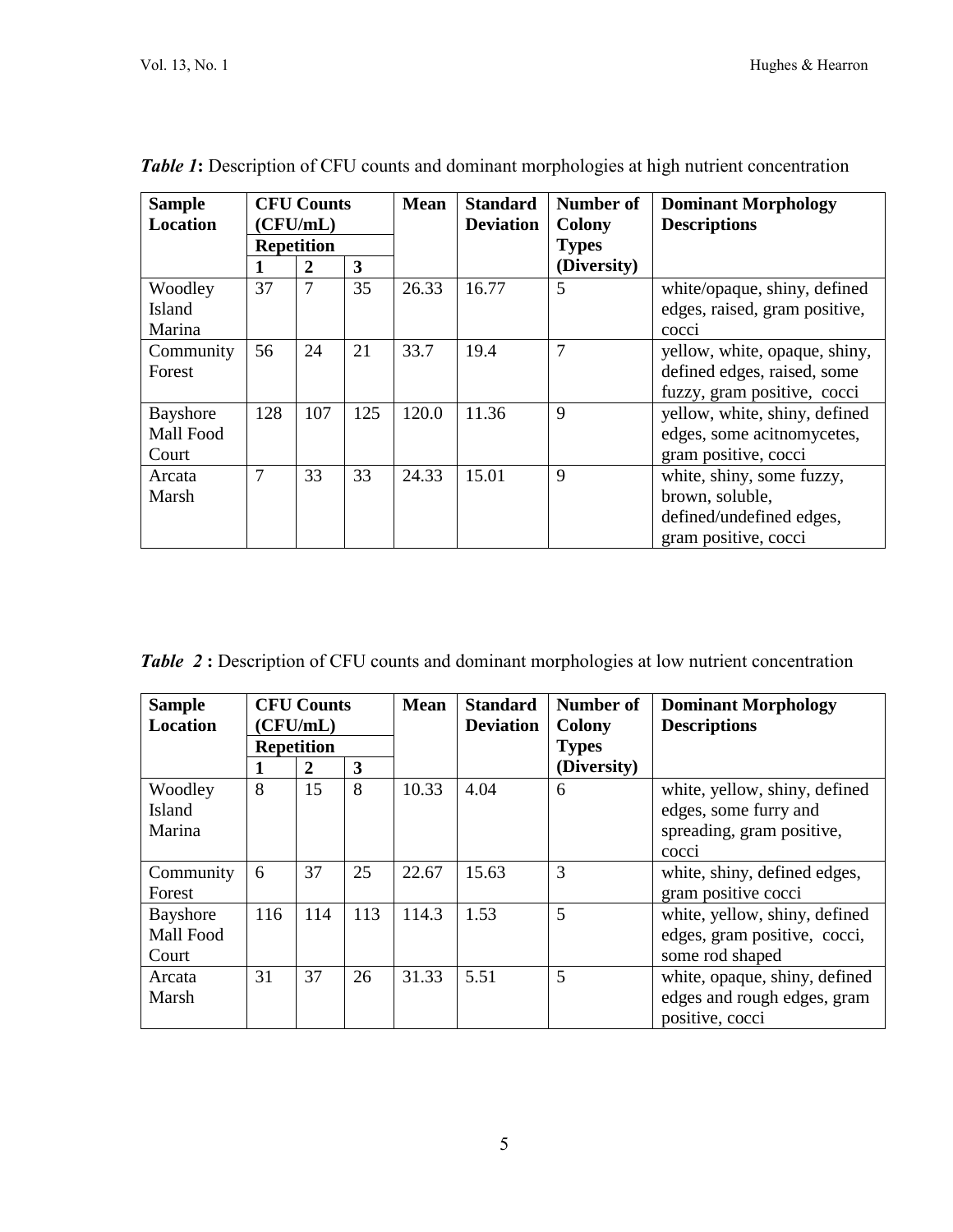## **DISCUSSION**

 The Redwood Community Forest in Arcata, CA was used as a site to sample airborne microorganisms. Its elevation rises to about 33 feet above sea level and the average temperature has a range of 39F- $65^{\circ}$ F. Humidity at this location may be as high as 80%. There is a high amount of precipitation at this site, which could have an effect on the aerosol abundance. This site was chosen because there is extreme diversity found at terrestrial sites due to relative distance exposure to certain pollutants and other various sources of contamination (5). From studying this site, we expected to find vast diversity in the community reflecting environmental conditions such as temperature, humidity and exposure to contaminants. Our results showed a relative high level of diversity, 7 different colony types, under high nutrient concentrations**.**  Although the colony morphology showed diversity the dominant cell type did not. The dominant cell type was cocci, and the dominant gram type was positive. We believe that this dominant type was seen because the organism has adapted the ability to live in an airborne environment and cultures well on the media provided. Abundance of growth overall was relatively low **(**tables 1 & 2**)**, thus airborne bacterial concentrations were low. This result may reflect the true concentrations of airborne bacteria in the forest but there may be other factors playing a role in the low yield of colonies. Factors such as the location picked for sampling, wind speed/direction in a covered forest, amount of moisture in the air, and amount of human traffic through the particular location in the forest.

 A site within close proximity to a sewage treatment plant at the Marsh in Arcata, CA offers a look in into airborne bacteria that may have a fecal origin. Some of these

facilities are located near urban environments and the ejection of airborne bacteria may be the cause of health problems. The cell and gram type we expected to see were rod and gram-negative. This was expected because these characteristic of coliform microorganisms, of fecal origins. Our results, however found none of these, indicating that the organisms in the air were not of fecal origin **(**tables 1 & 2). The dominant cell and gram type observed were cocci and gram positive. The dominant colony morphology was pigmented, shiny, with defined edges. Although there were a brown water soluble bacterial colonies they did not dominate the sample plates. This result is consistent with all of the other sample sites, suggesting that there may be a common morphology that is most adaptive for an airborne life. Because the wind direction was not taken into account, origin of wind gusts and patterns could not be taken into consideration when determining the diversity of the species sampled. Thus there may have been a high concentration of bioaerosols of fecal origin but the wind was clearly not blowing in the direction of our samplers. These results of diversity would change, based on the wind origin (i.e. from the sea, from the town, or from another outside region). Samples taken from a location known to be downwind from the sewage site may have experienced more gram-negative rods, indicating more bacteria of fecal origin.

 Airborne bacteria are extremely common in urban environments (11). The concentration of airborne bacteria can be a reflection the quality of air. Our chosen urban study site was the food court Bayshore Mall food court in Eureka, CA. Conditions here are common of many city-like environments, including car emissions, industrial outputs, human interaction, and common dust presence. Dust particles carry a high amount of microorganisms (8). At this site, we expected to observe an extreme diversity as well as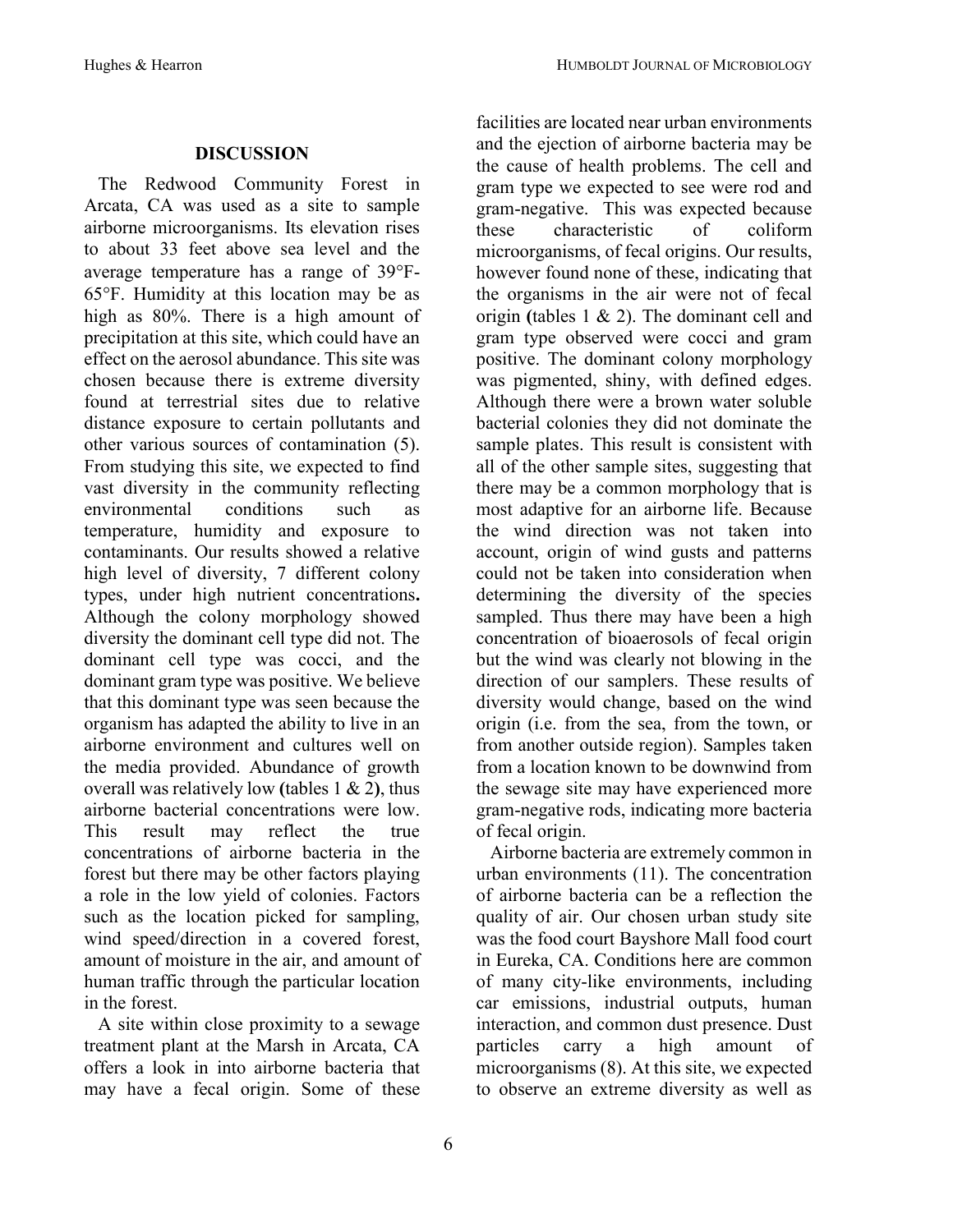high species richness due to the increased levels of contaminants in the air. Results from this site showed a diversity of morphologically different colonies on both of the nutrient level treatments (Tables 1 & 2)**.** Not only was diversity at an increased level, abundance was also increased. Colony numbers were greater than any other site (High nutrient mean 120 CFU/mL, low nutrient mean 114.3 CFU/mL). The diversity was very high at this location but the dominant colony/cell/gram morphology was the same as the other sample sites. Thus again suggesting that there may be a common morphology that is most adaptive for airborne life. The increased level of abundance and diversity also suggest an increased level of exposure sources in an indoor environment. Thus suggesting that the high concentration of humans in our indoor environment has facilitated the high concentration of airborne bacteria.

 To investigate the airborne bacteria near a marine environment, we chose our sample site to be the Woodley Island Marina in Eureka, CA. We predicted that the weather would have a big impact on the number of bacteria collected. If winds are high one should expect to collect more bacteria than if the winds are calm. Also the size of the swell will also play a role in the number of bacteria collected. Yet on the day of sampling the winds were calm and the swell was low. We expected to find little diversity in morphology of colonies due to the passive conditions at the time of sampling. We also expected to see low abundance of colonies, as our incubation conditions are not optimal for the growth of marine microbes. From our results relatively little diversity was seen, especially on the high nutrient plates **(**table 1)**.** Abundance was low especially on low nutrient plates (table 2). This may have been observed because the conditions at which the plates were incubated were different than the natural conditions at which the organisms

grow. On days where the swell is higher the waves crashing into rocks, or against the wind cause bubbles to be released into the air, which may become bioaerosols and increase the concentration of airborne bacteria in the marina. Also, our growth medium was solid, and may have inhibited bacterial growth of organism that would prefer a liquid medium.

 For this study we used the impaction method to collect our samples. The impaction method utilizes the inertia of the particles to adhere to a solid media. This method is efficient for collecting large particles, thus it may exclude some small particles. Our results suggest that the dominant bacteria found adhere well to large particles. The liquid impingement and filtration methods can also be used when sampling airborne bacteria. Each method is efficient at different aspects of sampling. Thus to generate a complete investigation into airborne bacterial life then all three methods should be used at each location. All of these methods for obtaining airborne bacteria depend on if the bacteria collected are culturable. There are large populations of non-culturable airborne bacteria that would require different methods for collection/identification. Methods like metagenomic analysis or rRNA clone libraries work well for culture-independent assessment of abundance and diversity. These methods simply capture bacterial particles directly from the air, thus avoiding the culturing of organisms.

 In order to generate more robust data, many changes could have been made to this study. An increased amount of replicates at each site, more growth mediums at high and low concentrations, would give a more precise mean, which would provide more confidence in CFU counts as well as better demonstrate levels of diversity. Considering that all samples were taken from the same location at each site relative to a fixed landmark (i.e. a tree, a building or a post), variation in the placement of the air samplers could yield a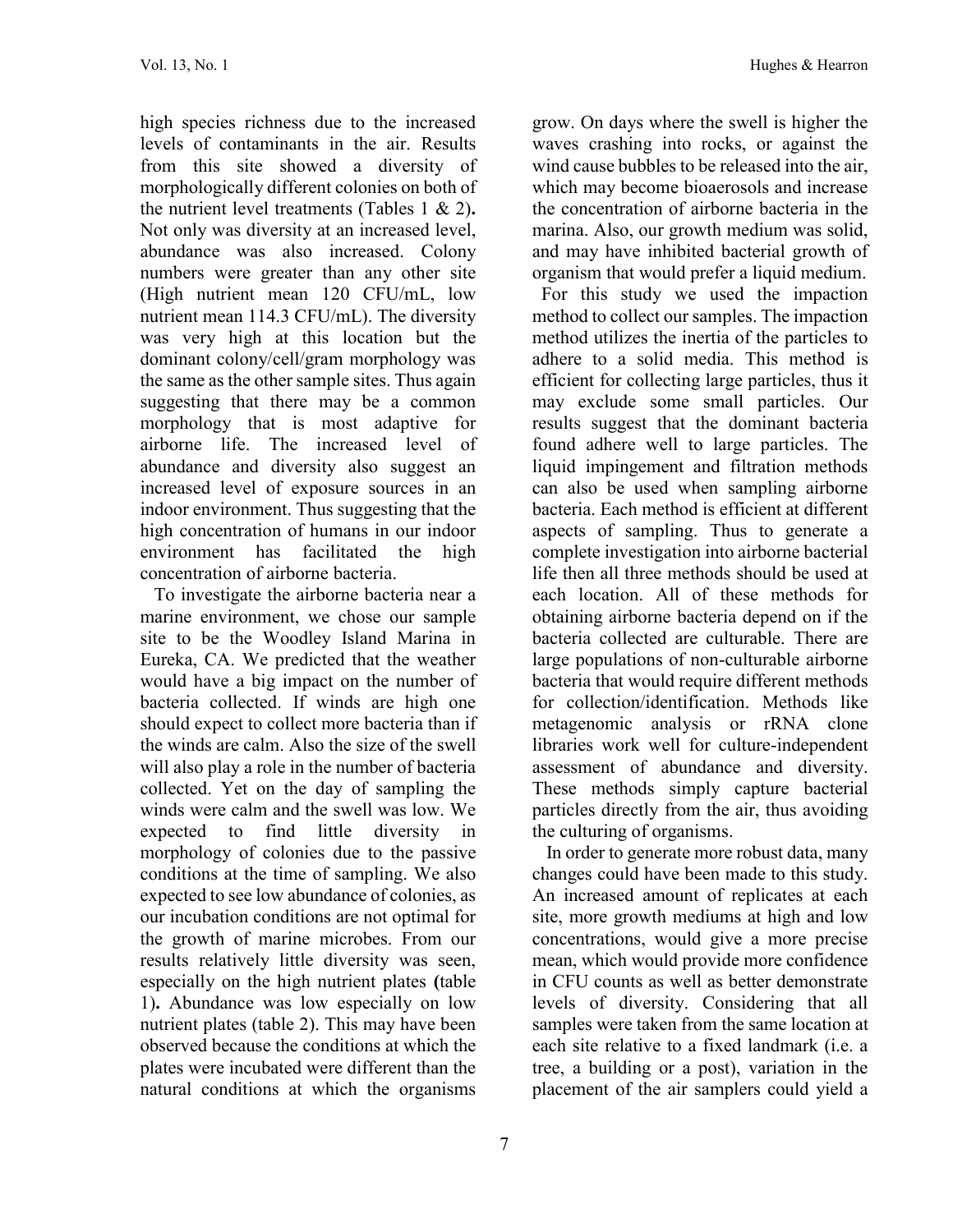more diverse sample. This would allow evaluation of each site to be more thorough and complete due to the changes in general location. For example, upwind samples along with downwind samples could have been taken at the marsh in order to be compared to one another. Sampling variation could also take the form of time of day, differing weather conditions, variation in exposure sites relative to sample sites, and types of air samplers used. Another alteration to improve this experiment would be the length of time over which the study was conducted. Extending the time of study would allow for changes and patterns to be seen in the results. These patterns might serve to represent changes in environmental conditions, variation in exposure to contaminants, or simply just shifts in community composition at a specific site. Examining the colonies microscopically would also serve to improve the experiment. Diversity could be examined more closely, which would allow for more inferences to be made regarding individual species and colonies.

## **ACKNOWLEDGEMENTS**

 Anthony Baker is acknowledged for his skillful technical assistance with getting the air samplers functional. Patricia Siering is acknowledged for her uncanny persistence with helping us finish our project.

## **LITERATURE CITED**

1) **Fahlgren, C., A. Hagstrom, D. Nilsson, and U.L. Zweifel.** 2010. Annual variations in the diversity, viability, and origin of airborne bacteria. Appl. Environ. Microbiol. **76:** 3015- 3025. [Online.]

2) **Cronholm L. S.,** 1980. Potential health hazards from microbial aerosols in densely populated urban regions. Appl. Environ. Microbiol. **39:** 6-12. [Online.]

3) **Baxter L. J., J. T. Cookson.** 1983. Natural atmospheric microbial conditions in a typical suburban area. Appl. Environ. Microbiol. **45:** 919-934. [Online.]

4) **Hong Y., Y. Bo, Z. Tian-Ling.** 2011. Diversity and abundance of anamox bacterial community in the deep-ocean surface sediment from equatorial pacific. Appl. Microbiol. Biotech. **89:** 1233-1241. [Online.]

5) **Adkins, A.** 2001. Microbial diversity and activity in a stressed Boreal Forest ecosystem. Gen. Mtg. of the Am. Soc. for Microbiol. **101:** 424-431. [Online.]

6) **Freystein, K., M. Salisch, W. Reisser.**  2008. Algal biofilms on tree bark to monitor airborne pollutants. Biologia (Bratislava) **63:**  866-872. [Online.]

7) **Kaarakainen, P., T. Meklin, H. Rintala, A. Hyvaerinen, P. Karkkainen, Vepsalainen, A., Hirvonen, M., Nevalainen, A.** 2008. Seasonal variation in airborne microbial concentrations and diversity at landfill, urban and rural sites. CLEAN-Soil Air Water. **36:** 556-563. [Online.]

8) **Alenius, H., J. Pakarinen, O. Saris, Andersson, M., Leino, M., Sirola, K., Majuri, M., Niemelae, J., Matikainen, S., Wolff, H., von Hertzen, L., Maekelae, M., Haahtela, T., Salkinoja-Salonen, M.** 2009. Contrasting immunological effects of two disparate dusts - preliminary observations. Int. Arch. All. Immunol. **149:** 81-89. [Online.]

9) **Dominguez-Malfavon, L., E. Cervantes-Gonzalez, J. A. Garcia-Romero, A.Torres-Mota, N. Rojas-Avelizapa, J. Garcia-Mena.** 2007. Study of the microbial diversity of outdoor bioaerosols of Mexico City.